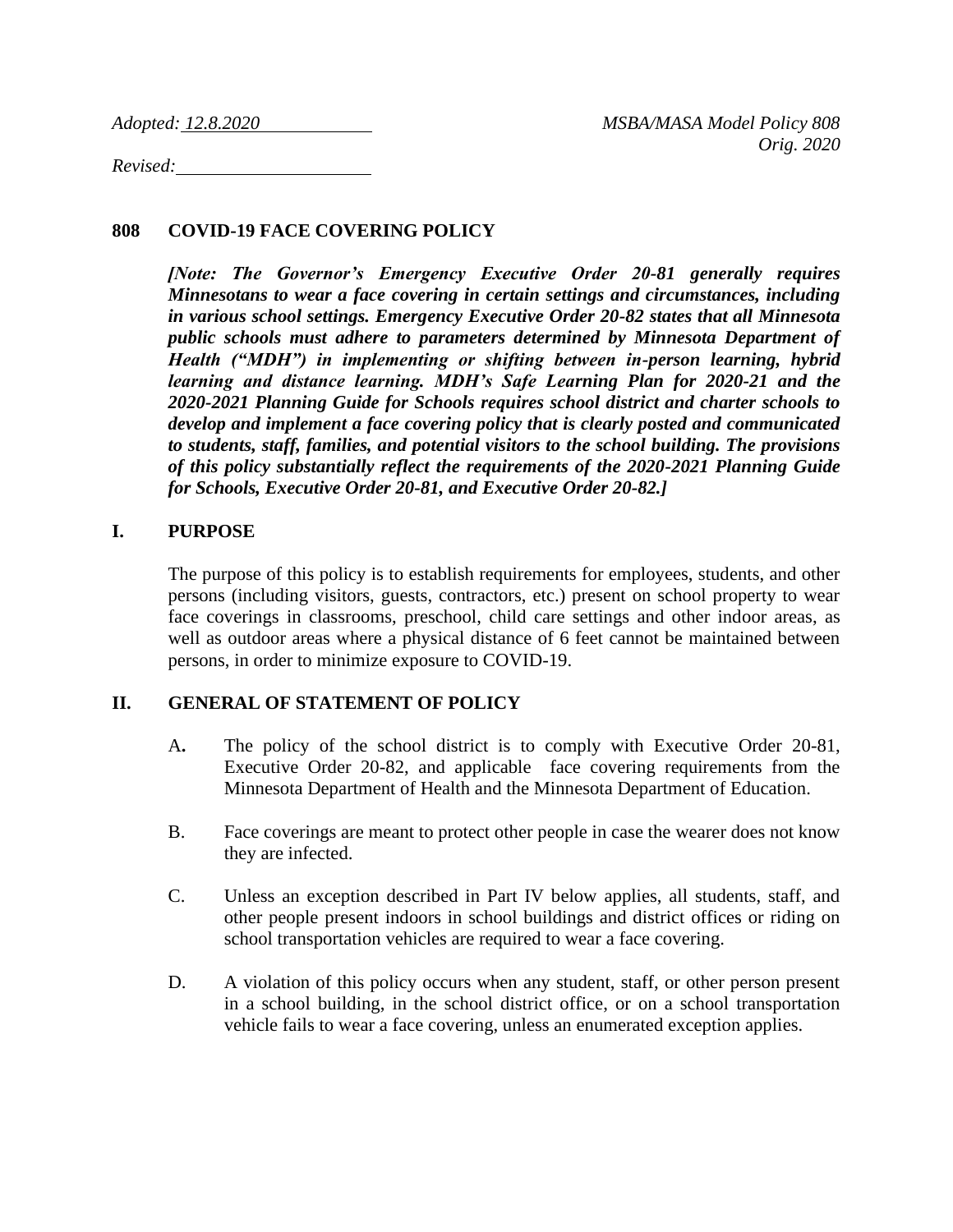### **III. DEFINITION OF FACE COVERING**

- A. A. A face covering must be worn to cover the nose and mouth completely, should not be overly tight or restrictive, and should feel comfortable to wear. The following are included in the definition of face covering:
	- 1. 1. Paper or disposable mask;
	- 1. 2. Cloth face mask;
	- 1. 3. Scarf;
	- 1. 4. Neck gaiter;
	- 1. 5. Bandana;
	- 1. 6. Religious face covering; and
	- 1. 7. Medical-grade masks and respirators
- A. B. A face shield is a clear plastic barrier that covers the face and allows visibility of facial expressions and lip movements for speech perception. A face shield should extend below the chin anteriorly, to the ears laterally, and there should be no exposed gap between the forehead and the shield's headpiece.
- A. C. Masks that incorporate a valve designed to facilitate easy exhaling, mesh masks, or masks with openings, holes, visible gaps in the design or material, or vents are not sufficient face coverings because they allow exhaled droplets to be released into the air.

# **IV. EXCEPTIONS AND ALTERNATIVES; TEMPORARY REMOVAL OF FACE COVERING**

- A. Face coverings should not be placed on anyone under age 2, anyone who has trouble breathing or is unconscious, anyone who is incapacitated or otherwise unable to remove the face covering without assistance, or anyone who cannot tolerate a face covering due to a developmental, medical, or behavioral health condition.
- B. A face shield may be used as an alternative to a face covering in the following situations:
	- 1. 1. A student in grades kindergarten through eighth grade may wear a face shield when wearing a face covering is problematic.
	- 1. 2. A teacher of any grade level may wear a face shield when wearing a face covering may impede the educational process.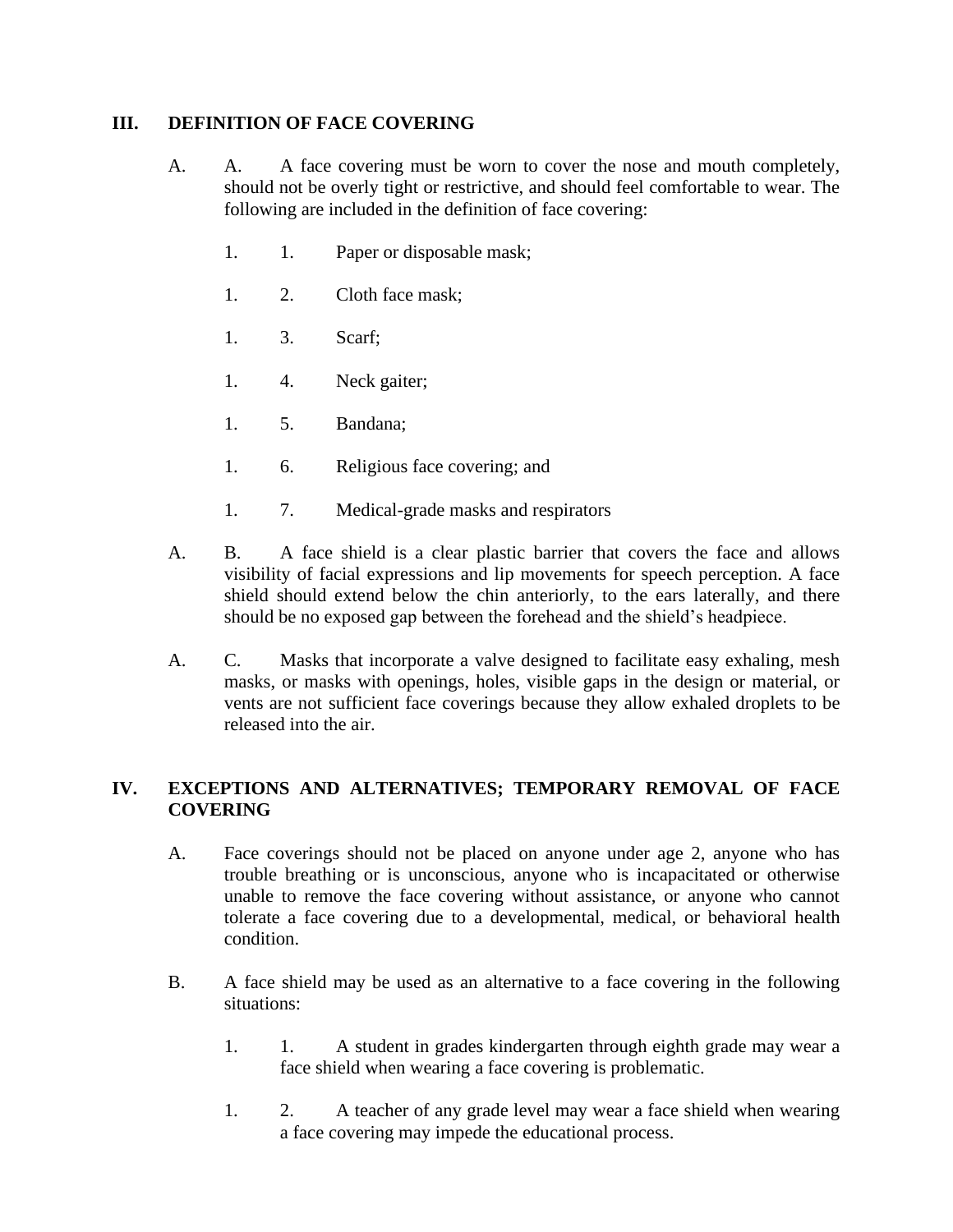- 1. 3. Staff, students, or visitors who cannot tolerate a face covering due to a developmental, medical, or behavioral health condition may wear a face shield instead of a face covering.
- 1. 4. Staff providing direct support student services may wear a face shield instead of a face covering when a face covering would impede the service being provided.
- C. Staff, students, and other people present in school buildings or in district offices may temporarily remove their face covering or face shield in the following situations:
	- 1. 1. When engaging in classes or activities conducted outdoors, though people participating in these activities should maintain six feet of distance to the extent possible;
	- 1. 2. When engaging in indoor physical activity where the level of exertion makes wearing a face covering difficult, though people participating in these activities should maintain six feet of distance to the extent possible;
	- 1. 3. During activities, such as swimming or showering, where the face covering will get wet;
	- 1. 4. While receiving a service, including nursing, medical, or personal care services, that cannot be performed or is difficult to perform when the individual receiving the service is wearing a face covering;
	- 1. 5. Pre-kindergarten students age 5 years and younger participating in programming in a school building or district office;
	- 1. 6. When the wearer needs to remove their face covering to eat or drink, though care should be taken to maintain as much space as possible between people while doing so;
	- 1. 7. During indoor practices or performances involving singing, acting, public speaking, or playing musical instruments where a face covering cannot be used while playing the instrument, though people participating in these activities should maintain six feet of distance to the extent possible;
	- 1. 8. When required by school staff for the purposes of identification;
	- 1. 9. Staff working alone in their offices, classrooms, vehicles, or job locations that have no person-to-person interaction;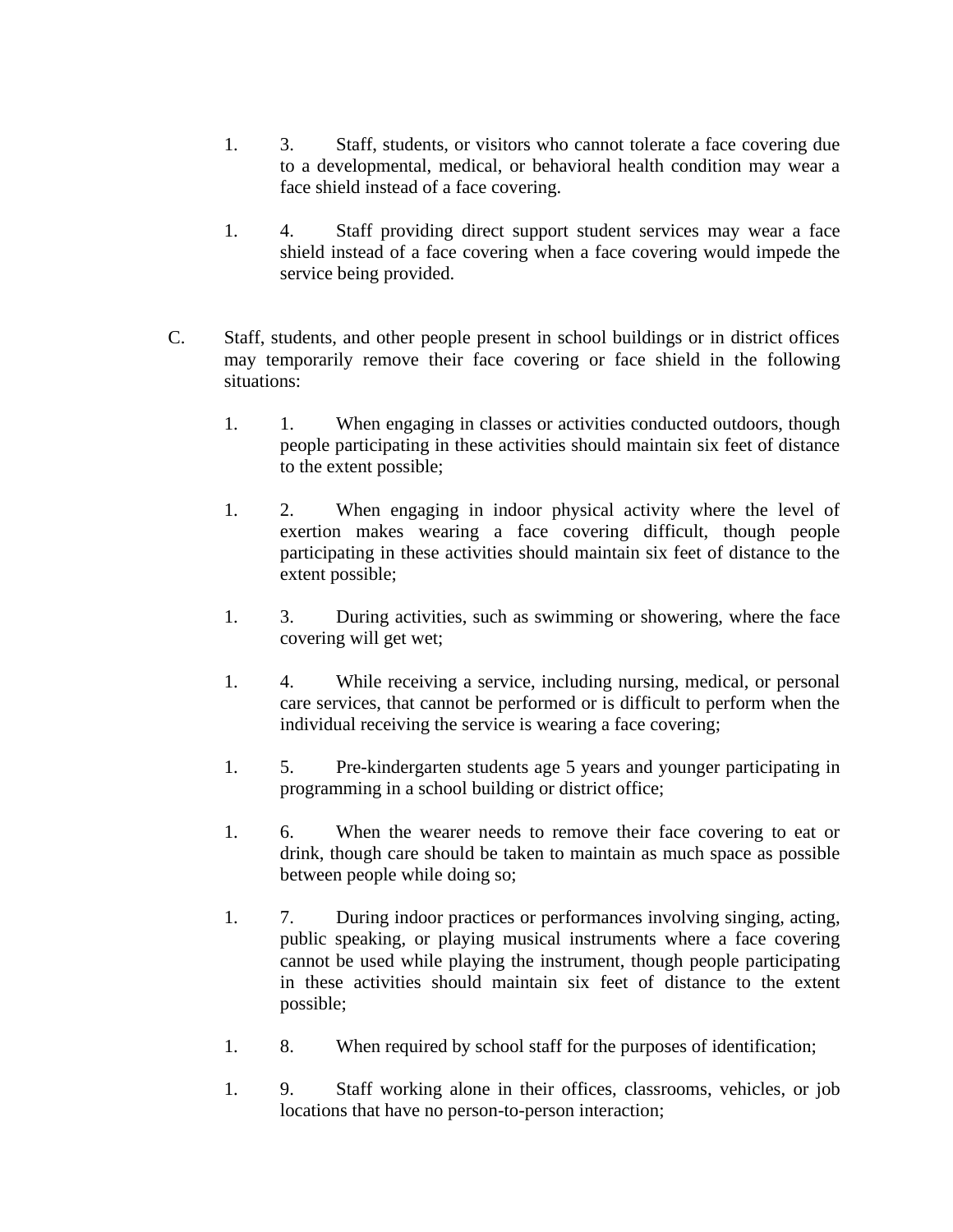- 1. 10. Staff working in communal spaces that have barriers such as Plexiglas or cubicle walls between employees that are above face level; or
- 1. 11. When communicating with a person who is deaf or hard of hearing or has a disability, medical condition, or mental health condition that makes communication with a face covering difficult, provided that social distancing is maintained to the extent possible.

# **V. IMPLEMENTATION**

- A. A. This policy will be conspicuously posted in each school building and administrative office and communicated to students, staff, families, and potential visitors to the school building.
- A. B. The school district will provide face coverings and/or face shields to employees and students. Employees and students may choose to wear their own face covering as long as it covers the nose and mouth. To the extent practicable, the school district will maintain an extra supply of face coverings for people who forget to bring their face covering.
- A. C. The school district will teach and reinforce the use of face coverings and/or face shields for students and staff throughout the school day, including on transportation vehicles, inside school buildings, and generally when on school grounds.
- A. D. Individuals who cannot tolerate a face covering due to a medical condition or disability related condition may be permitted to utilize alternative options such as a face shield or other reasonable accommodation. The Superintendent or designee shall have discretion to determine whether an employee, parent, or community member qualifies for a reasonable accommodation and the accommodation to be provided. For a student with a medical condition or disability, the student's education team (i.e. IEP team, Section 504 team, health plan team) will determine whether the student qualifies for a reasonable accommodation and the accommodation to be provided. As a condition to granting a reasonable accommodation, the school district may require an individual to provide a physician's note and/or other relevant information or with respect to the condition or circumstance. Requests for reasonable accommodations from the face covering requirement shall be assessed on a case-by-case basis in accordance with applicable federal and state law.
- A. E. All face coverings shall meet the requirements of applicable dress code policies and/or codes of conduct. To the extent the face covering requirements of this policy conflict with MSBA Model Policy 504 – Student Dress and Appearance, this Policy shall control.
- A. F. The school district will make available distance learning to its enrolled